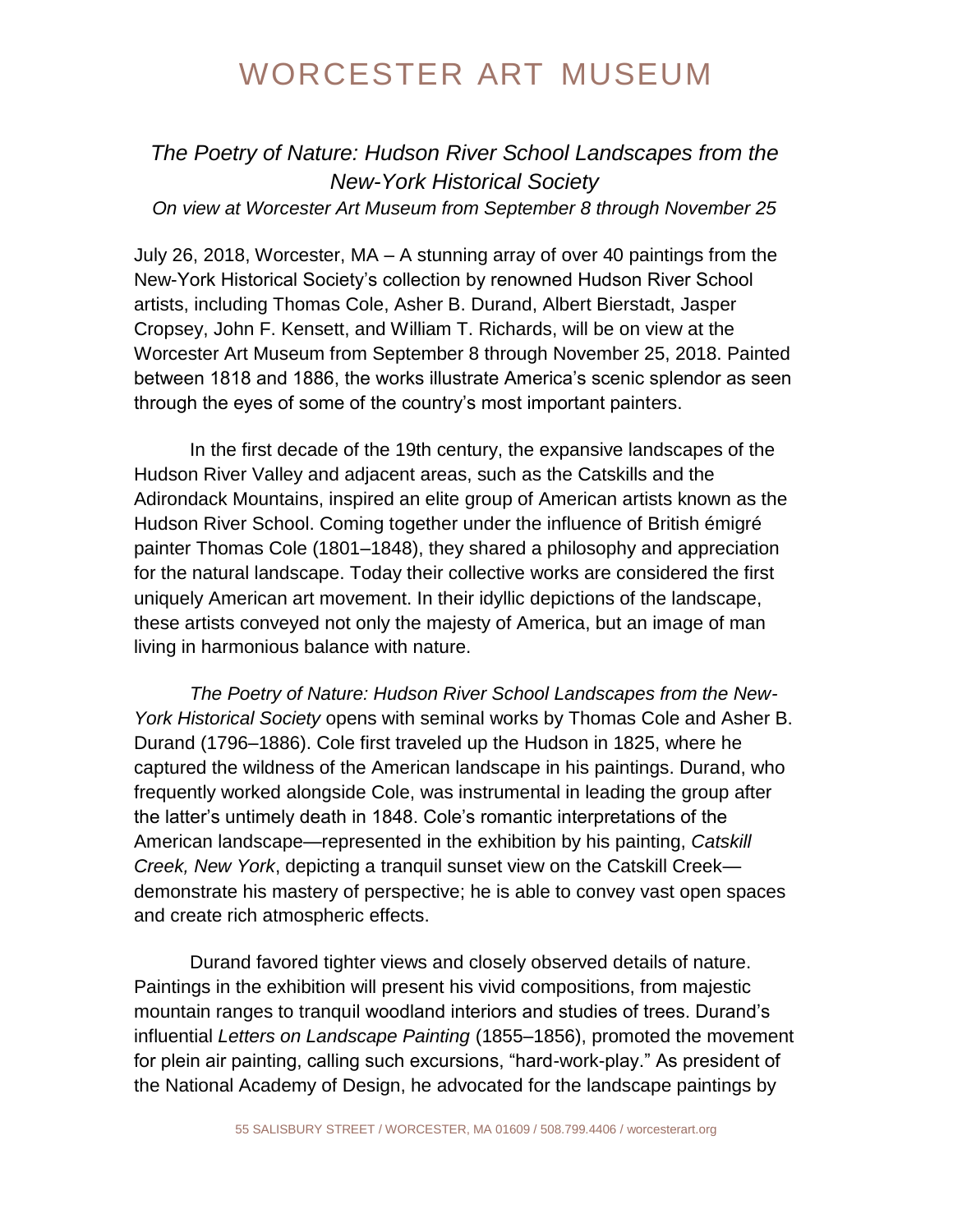# WORCESTER ART MUSEUM

his Hudson River School colleagues at that institution and facilitated the patronage and rise of the Hudson River School.

Coinciding with an increase in leisure travel, the Hudson River painters also journeyed to regions noted for their beauty outside of New York State. New Hampshire, coastal New England, and even the mountains of Virginia were among the areas featured in their works.

"Worcester is centrally located to many of the regions represented in these paintings and will likely be familiar sights to many visitors," said Erin Corrales-Diaz, assistant curator of American art at WAM. "We are delighted to share with the Worcester community these important and exquisite American landscape paintings on loan from the New-York Historical Society. We hope visitors will enjoy these artworks as a respite from the hustle and bustle of everyday life and celebrate America's natural wonders."

The exhibition was organized by the New-York Historical Society, which holds one of the most renowned collections of Hudson River School paintings. Dr. Linda S. Ferber, the museum director emerita of New-York Historical and a leading authority on Hudson River School artists, is the curator for this extraordinary exhibition. Lead Supporting Sponsor is Imperial Distributors, Inc.

*The Poetry of Nature: Hudson River School Landscapes from the New-York Historical Society* is sponsored by Cole Contracting, Inc. Supporting sponsor is Imperial Distributors, Inc. Media partners are The Boston Globe and WGBH.

### **Exhibition Opening Party**

The public is invited to an exhibition opening party on Friday, September 7 from 6:30 to 8pm. A special Members-only preview will take place from 5:30 to 6:30pm. Admission to the event is free for WAM Members at the Salisbury and Benefactor levels and for Business Partners; \$10 for Single, Double and Triple Members; and \$20 for the general public.

### **About the Worcester Art Museum**

Founded in 1896, the Worcester Art Museum's encyclopedic 38,000 piece collection covers 51 centuries of art. Highlights include the Medieval Chapter House, Renaissance Court, and Worcester Hunt Mosaic, as well as the recently integrated John Woodman Higgins Armory Collection of arms and armor. The Museum is internationally known for its collection of European and American art. It was the first in America to acquire paintings by Monet and Gauguin and